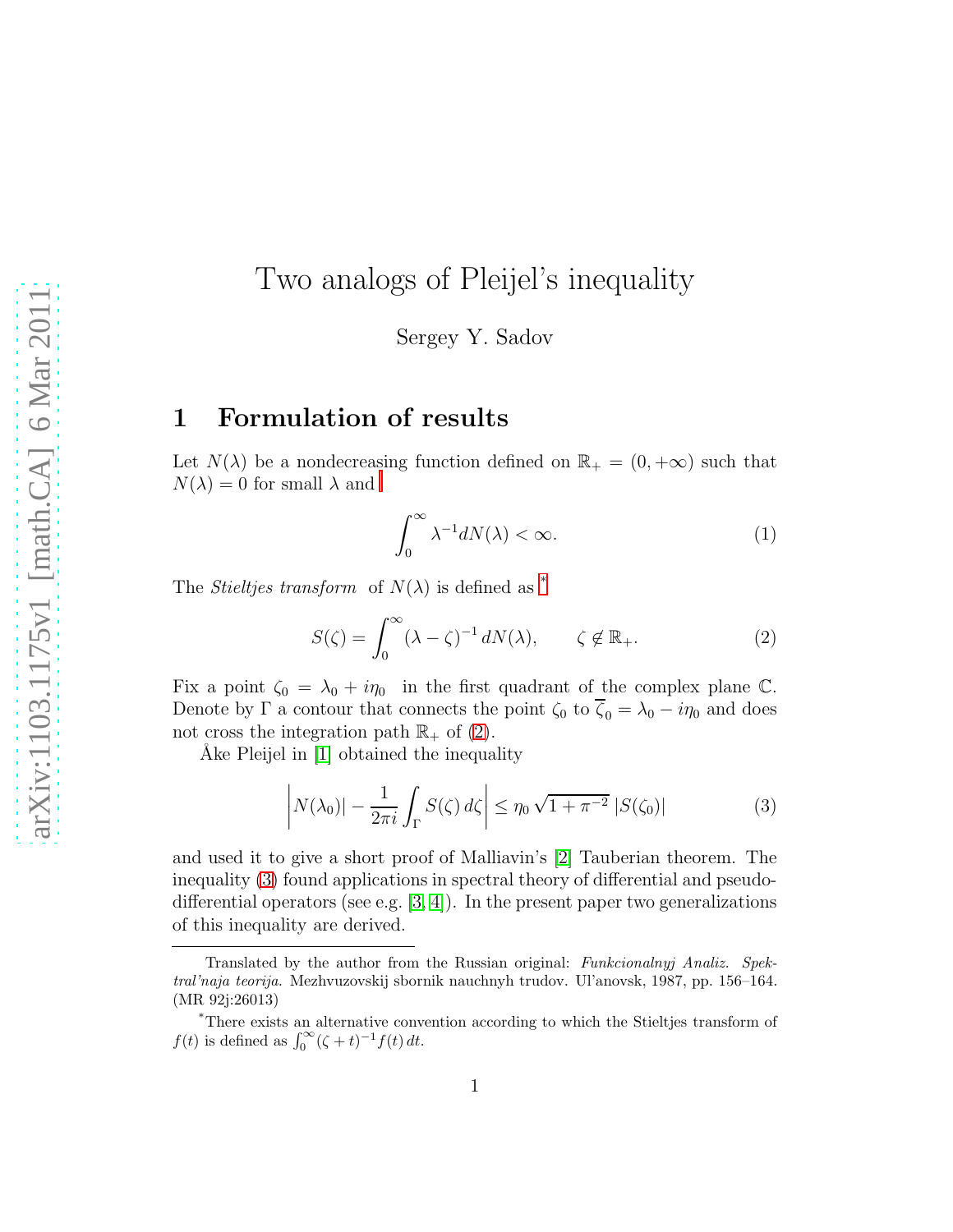For  $\alpha > 0$ , the Riesz mean of order  $\alpha$  of  $N(\lambda)$  is

$$
N^{(\alpha)}(\lambda) = \int_0^{\lambda} \left(1 - \frac{x}{\lambda}\right)^{\alpha} dN(x), \qquad \lambda > 0.
$$
 (4)

Given a power asymptotics of the Stieltjes transform of  $N(\lambda)$  along a certain parabola-like curve in  $\mathbb C$  that avoids  $\mathbb R_+$ , the asymptotics of the Riesz means as  $\lambda \to +\infty$  can be recovered using the following theorem.

<span id="page-1-3"></span>**Theorem 1** Let the function  $N(\lambda)$  be constant in a neigbourhood of  $\lambda_0$ . Then for any  $\alpha > 0$ 

<span id="page-1-4"></span>
$$
\left|N^{(\alpha)}(\lambda_0)| - \frac{1}{2\pi i} \int_{\Gamma} S(\zeta) \left(1 - \frac{\zeta}{\lambda_0}\right)^{\alpha} d\zeta\right| \le \frac{1}{\alpha \pi} \left(\frac{\eta_0}{\lambda_0}\right)^{\alpha} \eta_0 |S(\zeta_0)|. \tag{5}
$$

For  $\alpha$  < 1 the factor  $(\alpha \pi)^{-1}$  $\sqrt{}$ in the right-hand side may be replaced by  $\pi^{-2}+1/4$ . [\\*](#page-1-0)

Henceforth the branch  $z^{\alpha} = \exp(\alpha \ln z)$  with  $-\pi < \text{Im} \ln z \le \pi$  is assumed.

If instead of [\(1\)](#page-0-4) a weaker[\\*\\*](#page-1-1) condition with some integer  $q > 1$ 

<span id="page-1-2"></span>
$$
\int_0^\infty \lambda^{-q} dN(\lambda) < \infty \tag{6}
$$

holds, then the leading term of the asymptotics of  $N(\lambda)$  can be recovered by means of the next theorem from the behaviour of its generalized Stieltjes transform

$$
S_q(\zeta) = \int_0^\infty (\lambda - \zeta)^{-q} dN(\lambda), \qquad \zeta \notin \mathbb{R}_+.
$$
 (7)

<span id="page-1-5"></span>**Theorem 2** Let the function  $N(\lambda)$  satisfy [\(6\)](#page-1-2) and be constant in a neigbourhood of  $\lambda_0$ . There exist constants  $C_0, C_1, \ldots, C_{q-2}$  (which depend only on q) such that

<span id="page-1-6"></span>
$$
\left| N(\lambda_0) - \frac{1}{2\pi i} \int_{\Gamma} S_q(\zeta) (\zeta - \lambda_0)^{q-1} d\zeta \right|
$$
  

$$
\leq \sum_{m=0}^{q-2} C_m \eta_0^{q-1-m} \left| \int_{\Gamma} S_q(\zeta) (\lambda_0 - \zeta)^m d\zeta \right|.
$$
 (8)

<sup>\*(</sup>Added in translation.) A continuous dependence of the constant on  $\alpha$  can be achieved by replacing the term  $1/4$  with  $(1 - \alpha^{1+\epsilon})/4$ , where  $\varepsilon \geq \varepsilon_0 \approx 1/16$  (found numerically).

<span id="page-1-1"></span><span id="page-1-0"></span><sup>\*\*</sup>Inequality [\(6\)](#page-1-2) is weaker than [\(1\)](#page-0-4) since we assume that  $dN(\lambda) = 0$  near  $\lambda = 0$ .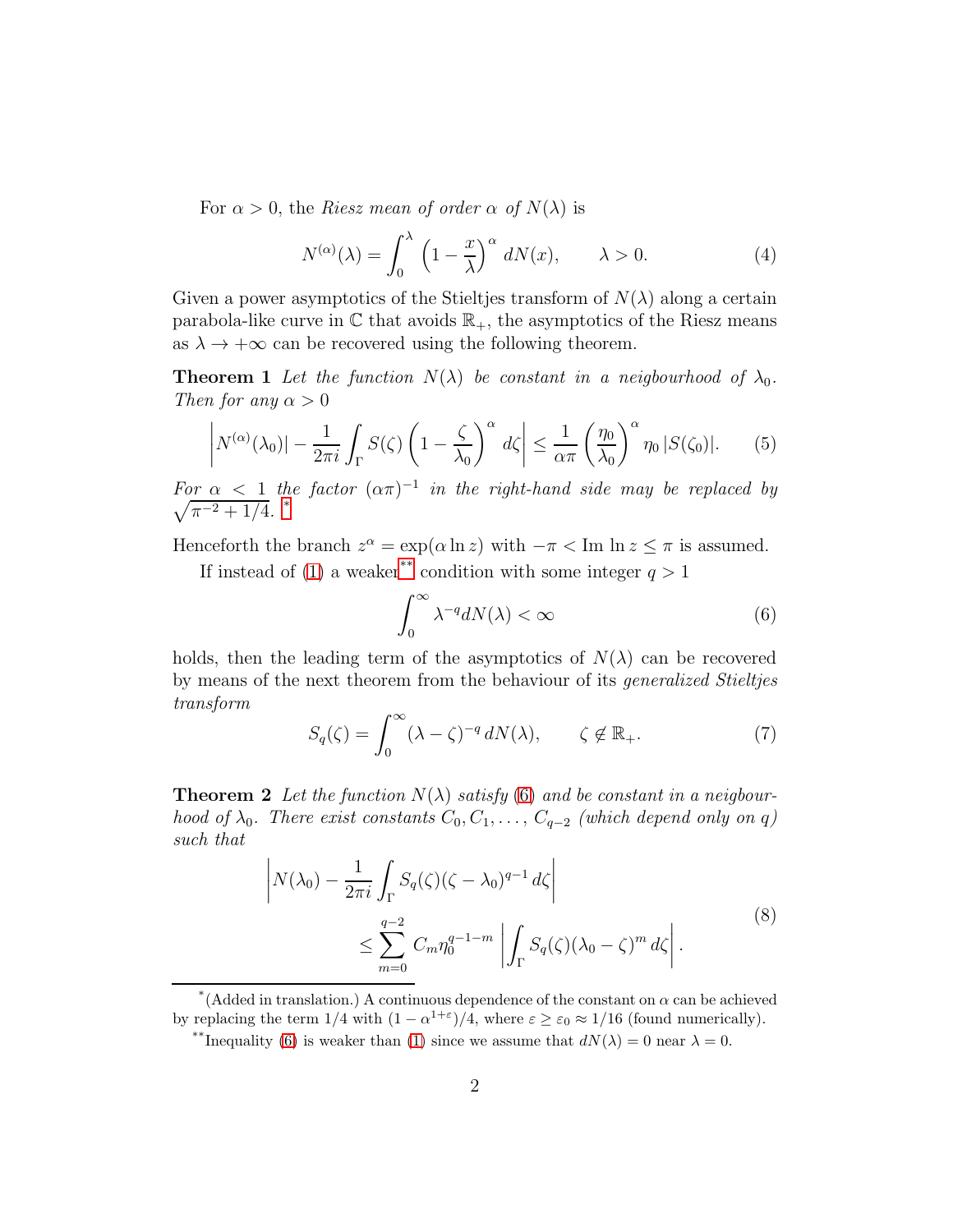### 2 Proof of Theorem [1](#page-1-3)

a. The left-hand side of [\(5\)](#page-1-4) vanishes if one uses a closed contour of integration consisting of Γ and the segment  $[\zeta, \overline{\zeta_0}]$ . Indeed, since  $N(\lambda)$  is assumed constant in the vicinity of  $\lambda_0$ , one may change the order of integration:

$$
\frac{1}{2\pi i} \oint S(\zeta) \left(1 - \frac{\zeta}{\lambda_0}\right)^{\alpha} d\zeta = \int_0^{\infty} dN(\lambda) \frac{1}{2\pi i} \oint \left(\frac{\lambda_0 - \zeta}{\lambda_0}\right)^{\alpha} \frac{d\zeta}{\lambda - \zeta}.
$$

The inner integral in the r.h.s. equals  $2\pi i(1 - \lambda/\lambda_0)^\alpha$  when  $\lambda < \lambda_0$ , and 0 when  $\lambda > \lambda_0$ . Thus the r.h.s. equals  $N^{(\alpha)}(\lambda_0)$ . In order to prove [\(5\)](#page-1-4) we have to evaluate

<span id="page-2-0"></span>
$$
R_{\alpha}(\zeta_0) = \frac{1}{2\pi i} \int\limits_{\overline{\zeta}_0}^{\zeta_0} S(\zeta) \left(1 - \frac{\zeta}{\lambda_0}\right)^{\alpha} d\zeta \tag{9}
$$

(where the integration path is the vertical segment).

Set  $\zeta = \lambda_0 + i|\lambda - \lambda_0|\tau$ ,  $s(\lambda) = \text{sgn}(\lambda - \lambda_0)$ ,  $u(\lambda) = \eta_0|\lambda - \lambda_0|^{-1}$ . Changing the order of integration in [\(9\)](#page-2-0), we get

<span id="page-2-2"></span>
$$
R_{\alpha}(\zeta_0) = \frac{(-i)^{\alpha}}{2\pi} \left(\frac{\eta_0}{\lambda_0}\right)^{\alpha} \int_0^{\infty} \frac{dN(\lambda)}{u^{\alpha}(\lambda)} \int_{-u(\lambda)}^{u(\lambda)} \frac{\tau^{\alpha} (s(\lambda) + i\tau)}{1 + \tau^2} d\tau.
$$
 (10)

We will find constants  $c_1 \in \mathbb{C}$  and  $c_2 > 0$  so that for any  $u > 0$  and  $s = \pm 1$ the inequality

<span id="page-2-1"></span>
$$
\left| \frac{1}{u^{\alpha}} \int_{-u}^{u} \frac{\tau^{\alpha} (s + i\tau)}{1 + \tau^{2}} d\tau - c_{1} \frac{su}{1 + u^{2}} \right| \leq c_{2} \frac{u^{2}}{1 + u^{2}} \tag{11}
$$

will hold. Having  $(11)$  and the identities

$$
\int_0^\infty \frac{u(\lambda)s(\lambda)}{1+u^2(\lambda)} dN(\lambda) = \eta_0 \operatorname{Re} S(\zeta_0)
$$

and

$$
\int_0^\infty \frac{u^2(\lambda)}{1+u^2(\lambda)} dN(\lambda) = \eta_0 \operatorname{Im} S(\zeta_0)
$$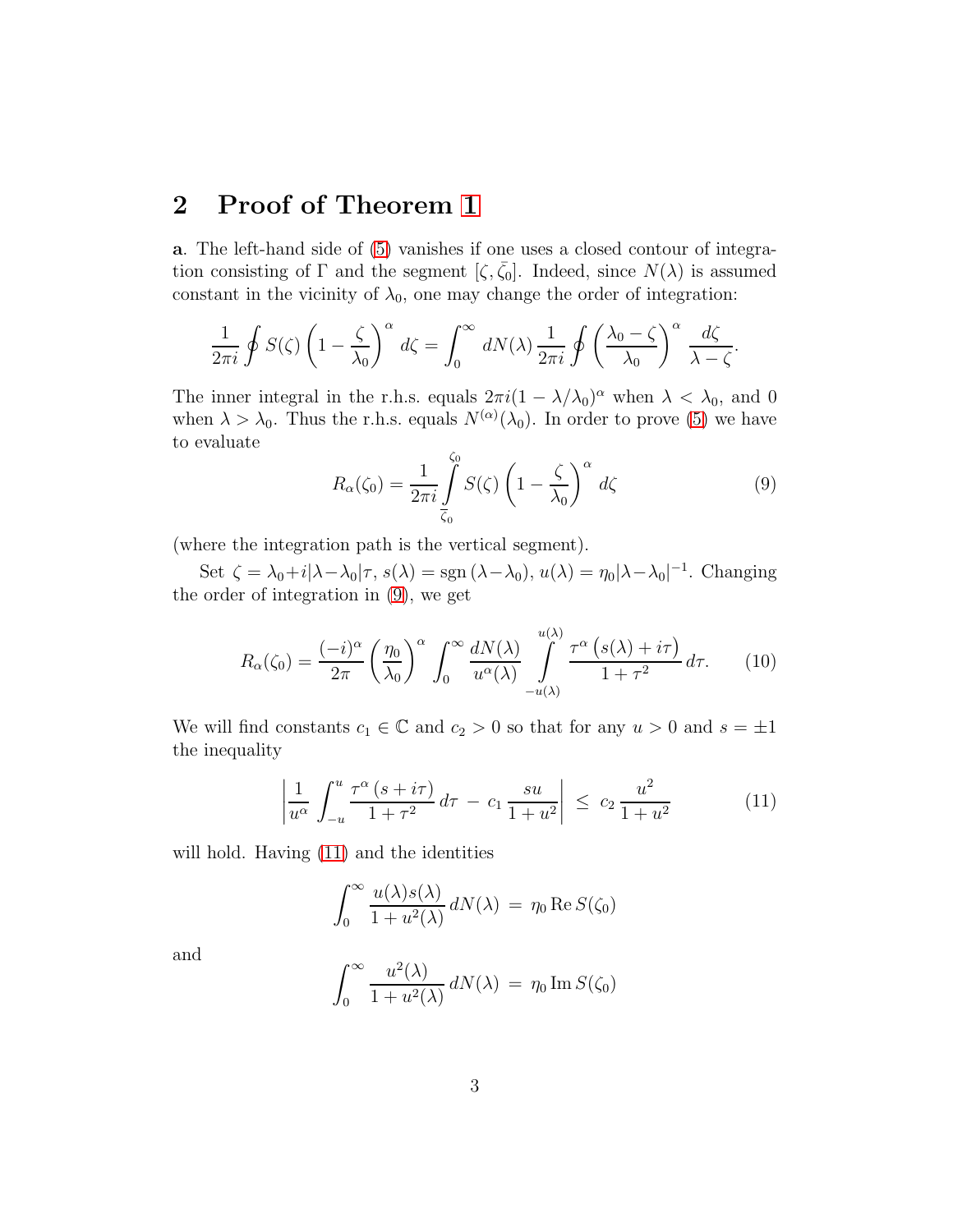one can estimate the r.h.s. in [\(10\)](#page-2-2) by means of the Schwarz inequality:

<span id="page-3-6"></span>
$$
|R_{\alpha}(\zeta_0)| \leq \left(\frac{\eta_0}{\lambda_0}\right)^{\alpha} \frac{\eta_0}{2\pi} \sqrt{|c_1|^2 + c_2^2} \sqrt{\text{Re}^2 S(\zeta_0) + \text{Im}^2 S(\zeta_0)}
$$
  

$$
= \left(\frac{\eta_0}{\lambda_0}\right)^{\alpha} \frac{\eta_0}{2\pi} c_3 |S(\zeta_0)|. \tag{12}
$$

Our task is thus reduced to establishing the inequality [\(11\)](#page-2-1) with constants  $c_1$ ,  $c_2$  such that  $\sqrt{|c_1|^2 + c_2^2} \leq 2\alpha^{-1}$  (and  $\leq \sqrt{\pi^2 + 4}$  if  $\alpha < 1$ ).

**b**. Using the change of variable  $\tau \mapsto -\tau$  on  $[-u, 0]$ , we get

<span id="page-3-0"></span>
$$
\int_{-u}^{u} \frac{\tau^{\alpha}(s+i\tau)}{1+\tau^2} d\tau = 2e^{\frac{i\pi\alpha}{2}} \int_{0}^{u} \frac{(a\tau^{\alpha+1} + s b\tau^{\alpha})(1+\tau^2)}{(1+\tau^2)^2} d\tau \tag{13}
$$

where

<span id="page-3-5"></span>
$$
a = \sin \frac{\pi \alpha}{2}, \qquad b = \cos \frac{\pi \alpha}{2}.
$$
 (14)

We will need the integral representations

<span id="page-3-1"></span>
$$
\frac{u^{\alpha+1}}{1+u^2} = \left. \frac{\tau^{\alpha+1}}{1+\tau^2} \right|_0^u = \int_0^u \frac{(\alpha-1)\tau^{\alpha+2} + (\alpha+1)\tau^{\alpha}}{(1+\tau^2)^2} d\tau \tag{15}
$$

and

<span id="page-3-2"></span>
$$
\frac{u^{\alpha+2}}{1+u^2} = \int_0^u \frac{\alpha \tau^{\alpha+3} + (\alpha+2)\tau^{\alpha+1}}{(1+\tau^2)^2} d\tau.
$$
 (16)

Multiplying the inequality [\(11\)](#page-2-1) by  $u^{\alpha}$  and making the substitutions [\(13\)](#page-3-0),  $(15)$ ,  $(16)$ , we transform  $(11)$  to the equivalent form

<span id="page-3-3"></span>
$$
\left| \int_0^u \frac{a\tau^{\alpha+3} + sk_-\tau^{\alpha+2} + a\tau^{\alpha+1} + sk_+\tau^{\alpha}}{(1+\tau^2)^2} d\tau \right|
$$
\n
$$
\leq \frac{1}{2}c_2 \int_0^u \frac{\alpha\tau^{\alpha+3} + (\alpha+2)\tau^{\alpha+1}}{(1+\tau^2)^2} d\tau,
$$
\n(17)

where

$$
k_{\pm} = b - \frac{c_1}{2} e^{-i\pi\alpha/2} (\alpha \pm 1).
$$

In order for [\(17\)](#page-3-3) to hold for small positive u, the coefficient of  $\tau^{\alpha}$  must equal 0, so we set

<span id="page-3-4"></span>
$$
c_1 = \frac{2b}{\alpha + 1} e^{i\pi\alpha/2}.
$$
 (18)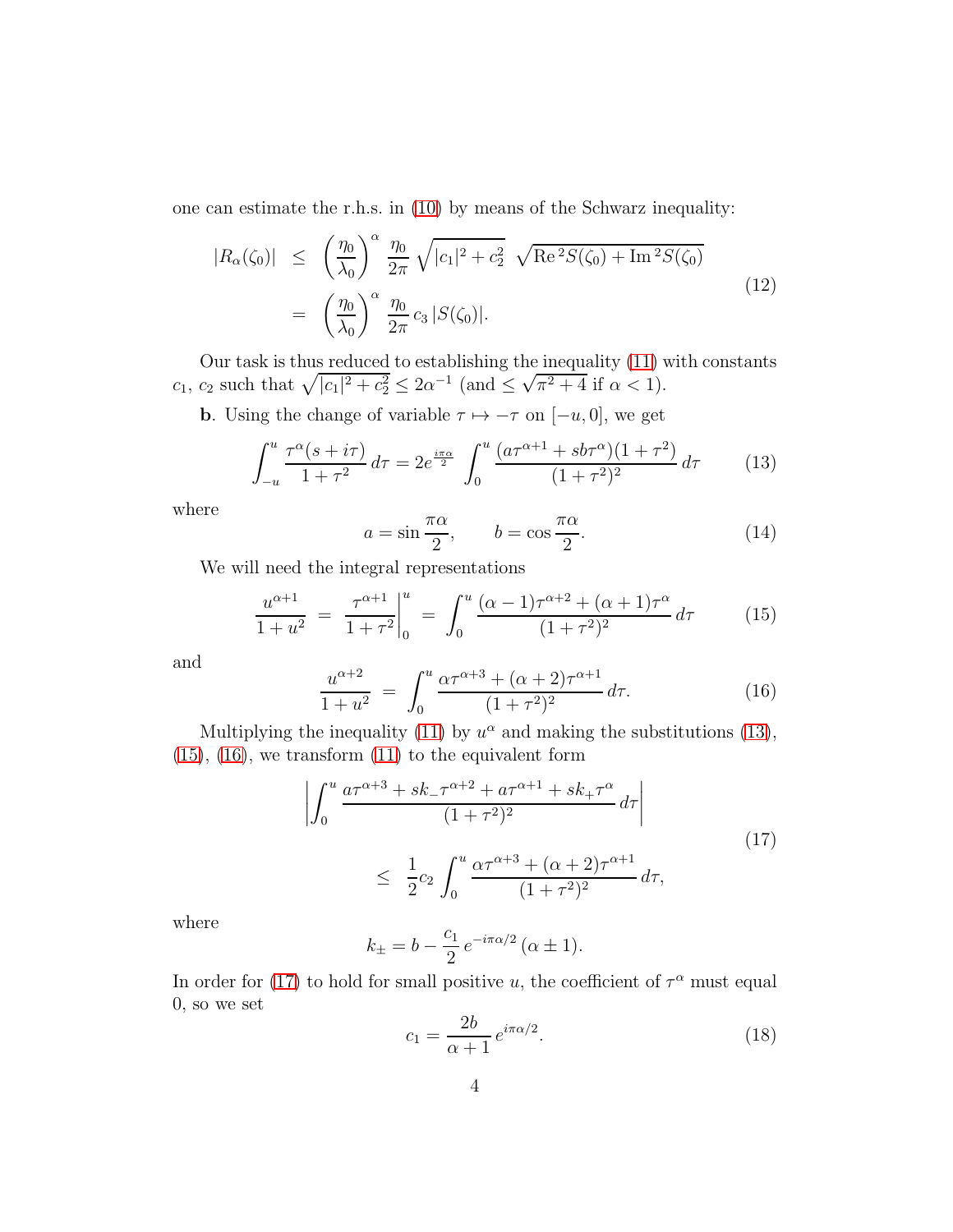With this value of  $c_1$ , the numerator in the l.h.s. of [\(17\)](#page-3-3) is real. Clearing the absolute value notation, we rewrite [\(17\)](#page-3-3) as a system of two inequalities, in which we leave the least favorable sign of  $s$  (so as to make the coefficient of  $\tau^{\alpha+2}$  negative):

$$
\int_0^u \frac{(c_2\alpha \mp 2a)\tau^{\alpha+3} - \frac{4|b|}{\alpha+1}\tau^{\alpha+2} + (c_2\alpha + 2c_2 \mp 2a)\tau^{\alpha+1}}{(1+\tau^2)^2} d\tau \geq 0.
$$

Taking the least favorable sign in front of 2a, we get

<span id="page-4-0"></span>
$$
\int_0^u \frac{P_2(\tau) \,\tau^{\alpha+1}}{(1+\tau^2)^2} \,d\tau \ge 0,\tag{19}
$$

where

$$
P_2(\tau) = (c_2\alpha - 2|a|)\tau^2 - \frac{4|b|}{\alpha + 1}\tau + (c_2\alpha - 2|a| + 2c_2).
$$

The inequality [\(19\)](#page-4-0) with  $c_1$  defined by [\(18\)](#page-3-4) implies [\(11\)](#page-2-1). The rest of the proof amounts to finding an appropriate value of  $c_2$ .

c. It suffices to ensure that the quadratic polynomial  $P_2(\tau)$  is nonnegative. Let us choose the value of  $c_2$  that makes its discriminant equal to zero:

<span id="page-4-2"></span>
$$
c_2 = 2 \frac{|a|(\alpha+1)^2 + \sqrt{a^2 + \alpha(\alpha+2)}}{\alpha(\alpha+1)(\alpha+2)}.
$$
 (20)

In view of [\(14\)](#page-3-5) we have  $|a|, |b| \leq 1$ ,  $a^2 + b^2 = 1$ , and the following estimates readily follow:

<span id="page-4-1"></span>
$$
\frac{|a|}{\alpha} \le \frac{c_2}{2} \le \frac{|a|(\alpha+1)+1}{\alpha(\alpha+2)}.\tag{21}
$$

The left estimate shows that the coefficient of  $\tau^2$  in  $P_2(\tau)$  is nonnegative. By our choice of  $c_2$ , this leads to [\(19\)](#page-4-0) and hence to [\(11\)](#page-2-1).

Using the right inequality in  $(21)$  together with  $(14)$  and  $(18)$ , we find  $|c_1|^2 + c_2^2 \le 4\alpha^{-2}$ , as required.

d. To finish the proof, let us show that if  $\alpha < 1$  then one may use the value  $c_2 = 2|a|\alpha^{-1}$  instead of [\(20\)](#page-4-2). With this new choice of  $c_2$ , the constant  $c_3$  in the r.h.s. of  $(12)$  becomes

$$
c_3 = 2\sqrt{\left(\frac{\cos(\pi\alpha/2)}{\alpha+1}\right)^2 + \left(\frac{\sin(\pi\alpha/2)}{\alpha}\right)^2} \le \sqrt{4+\pi^2},
$$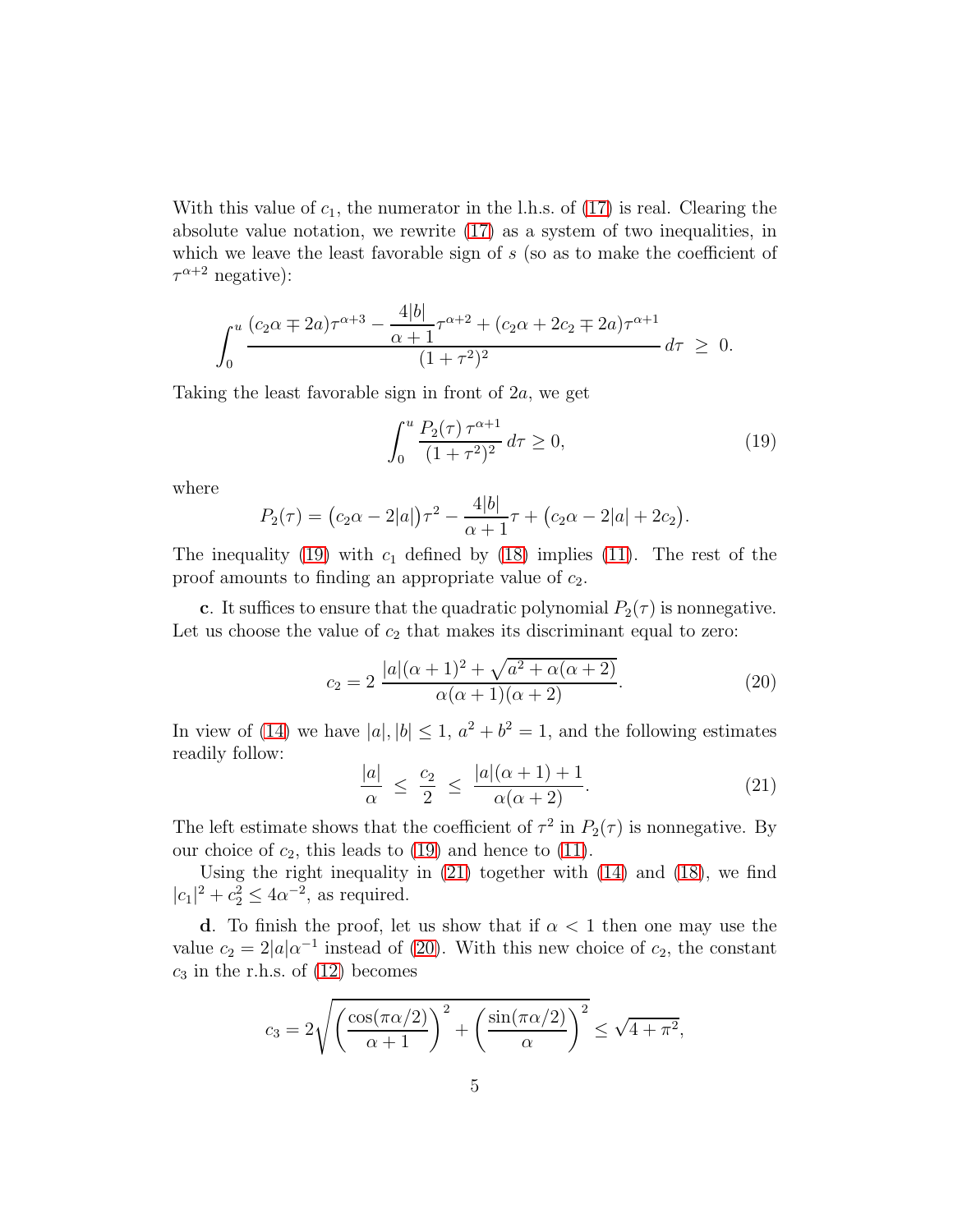as the theorem claims. We have to verify the inequality

$$
4\frac{|a|}{\alpha} \int_0^u \frac{\tau^{\alpha+1}}{(1+\tau^2)^2} d\tau - 4\frac{|b|}{\alpha+1} \int_0^u \frac{\tau^{\alpha+2}}{(1+\tau^2)^2} d\tau \ge 0
$$

in the interval  $0 < \alpha < 1$ . The left-hand side, as a function of u, is positive for small u and has a unique critical point (maximum) on  $\mathbb{R}_+$ . It remains to check that

$$
\frac{|a|}{\alpha} \int_0^\infty \frac{\tau^{\alpha+1}}{(1+\tau^2)^2} d\tau \ge \frac{|b|}{\alpha+1} \int_0^\infty \frac{\tau^{\alpha+2}}{(1+\tau^2)^2} d\tau.
$$

Using the substitution  $\tau^2 = t$  we express the integrals in terms of Euler's Beta function and the last inequality takes the form

$$
\frac{|a|}{\alpha} B\left(\frac{\alpha+2}{2},\frac{2-\alpha}{2}\right) \ge \frac{|b|}{\alpha+1} B\left(\frac{\alpha+3}{2},\frac{1-\alpha}{2}\right).
$$

The right and left sides are in fact equal: it follows from [\(14\)](#page-3-5) and the identities

$$
B\left(\frac{\alpha+2}{2},\frac{2-\alpha}{2}\right) = \frac{\pi\alpha/2}{\sin(\pi\alpha/2)}, \qquad B\left(\frac{\alpha+3}{2},\frac{1-\alpha}{2}\right) = \frac{\pi(\alpha+1)/2}{\cos(\pi\alpha/2)}.
$$

The proof is complete.

## 3 Proof of Theorem [2](#page-1-5)

a. The left-hand side of the inequality [\(8\)](#page-1-6), likewise the l.h.s. of the inequality [\(5\)](#page-1-4) in Theorem [1,](#page-1-3) vanishes if the closed contour of integration consisting of  $\Gamma$  and the segment  $[\zeta_0, \zeta_0]$  is used. In the right-hand side of [\(8\)](#page-1-6), integration over Γ can be replaced by integration over  $[\zeta_0, \zeta_0]$  since

$$
\int_{\Gamma} S_q(\zeta) (\lambda_0 - \zeta)^m d\zeta = \int_0^\infty dN(\lambda) \int_{\Gamma} \frac{(\lambda_0 - \zeta)^m}{(\lambda - \zeta)^q} d\zeta,
$$

and the residue of the integrand at  $\zeta = \lambda$  equals 0 as  $m \leq q - 2$ . Therefore [\(8\)](#page-1-6) is equivalent to the inequality

<span id="page-5-0"></span>
$$
\left| \int_0^\infty V_{q,q-1}(\lambda) dN(\lambda) \right| \leq \sum_{m=0}^{q-2} C_m \left| \int_0^\infty V_{q,m}(\lambda) dN(\lambda) \right|, \tag{22}
$$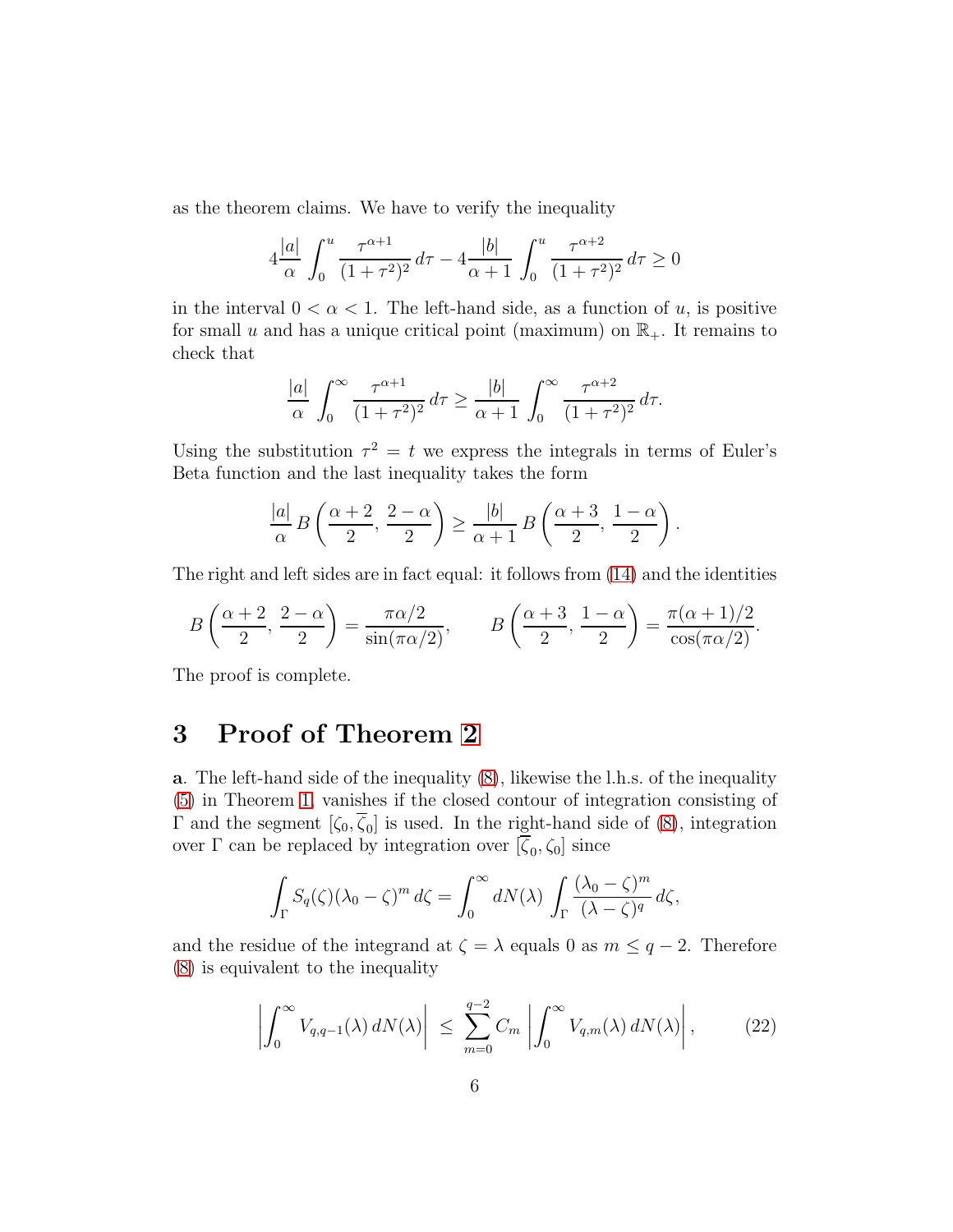where

$$
V_{q,m}(\lambda) = \eta_0^{q-1-m} \int_{\overline{\zeta}_0}^{\zeta_0} \frac{(\lambda_0 - \zeta)^m}{(\lambda - \zeta)^q} d\zeta, \qquad m = 0, 1, \dots, q-1.
$$
 (23)

The substitutions  $\zeta = \lambda_0 + i\eta_0 \tau$ ,  $\mu = (\lambda - \lambda_0)\eta_0^{-1}$  bring (23) to the form

<span id="page-6-2"></span>
$$
V_{q,m}(\lambda) = (-i)^{m-1} T_{q,m}(\mu), \qquad (24)
$$

where

<span id="page-6-0"></span>
$$
T_{q,m}(\mu) = \int_{-1}^{1} \frac{\tau^m \, d\tau}{(\mu - i\tau)^q}.
$$
 (25)

**b**. Let us study properties of the functions  $T_{a,m}(\mu)$ .

1°. The function  $T_{q,m}(\mu)$  is even if  $q-m$  is even, and odd if  $q-m$  is odd. This is verified by changing  $\mu$  into  $-\mu$  in [\(25\)](#page-6-0) and  $\tau$  into  $-\tau$ .

2°. If  $0 \le m \le q-2$ , then we can write

<span id="page-6-1"></span>
$$
T_{q,m}(\mu) = \frac{P_{q,m}(\mu)}{(\mu^2 + 1)^{q-1}},\tag{26}
$$

where  $P_{q,m}(\mu)$  is a polynomial (even or odd depending on the evenness of  $q - m$ ). Indeed, expanding  $\tau^m$  in powers of  $\mu - i\tau$ , integrating the resulting linear combination of the functions  $(\mu - i\tau)^{n-q}$   $(n = 0, \ldots, m)$  with respect to  $\tau$ , and taking the common denominator, we obtain [\(26\)](#page-6-1).

3°. From [\(25\)](#page-6-0) it is easy to find the asymptotics of  $T_{q,m}$  as  $\mu \to +\infty$ :

<span id="page-6-3"></span>
$$
T_{q,m}(\mu) = b_{q,m} \mu^{-q} + O(\mu^{-q-2}) \quad \text{for } m \text{ even},
$$
  
\n
$$
T_{q,m}(\mu) = b_{q,m} \mu^{-q-1} \qquad \text{for } m \text{ odd},
$$
\n(27)

where  $b_{q,m} \neq 0$ .

Comparing to [\(26\)](#page-6-1), we see that the polynomial  $P_{q,m}$  ( $m \leq q-2$ ) is of exact degree  $q - 2$  for m even, and of exact degree  $q - 3$  for m odd.

c. Let us show that  $\{P_{q,m}\}, m = 0, \ldots, q-2$ , is a basis in the space of polynomials of degree at most  $q-2$ . It suffices to verify that the corresponding functions  $T_{q,m}$  are linearly independent. Suppose, to the contrary, that some their linear combination is zero:

$$
L(\mu) = \int_{-1}^{1} \frac{U(\tau)}{(\mu - i\tau)^q} d\tau = 0,
$$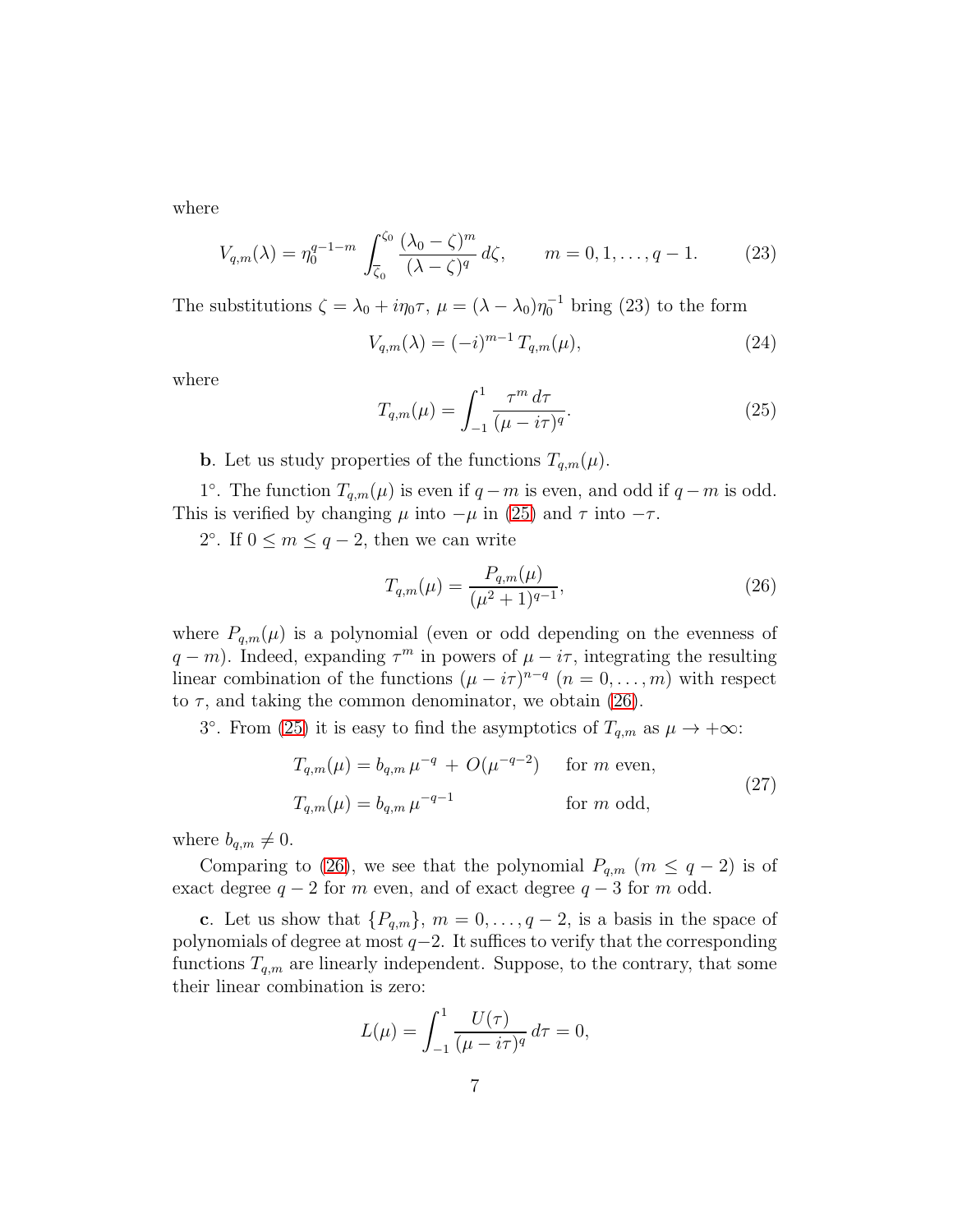where  $U(\tau)$  is a polynomial of degree at most  $q-2$ . Consider L as an analytic function of complex variable  $\mu$ . It is regular outside the segment  $[-i, i]$ , therefore, it equals zero identically. Let  $\gamma$  be a closed contour around the segment  $[-i, i]$ . For all integer  $n \geq q - 1$  we have

$$
0 = \int_{\gamma} L(z) z^n dz = \int_{-1}^{1} U(\tau) d\tau \int_{\gamma} \frac{z^n dz}{(z - i\tau)^q} = \beta_n \int_{-1}^{1} U(\tau) \tau^{n-q+1} d\tau,
$$

and  $\beta_n \neq 0$ . Hence for any polynomial  $\tilde{U}(\tau)$ 

$$
\int_{-1}^{1} U(\tau) \, \tilde{U}(\tau) \, d\tau = 0.
$$

Taking  $\tilde{U}$  to be the complex-conjugate of U leads to the conclusion  $U \equiv 0$ , which proves the linear independence of the functions  $T_{q,m}.$ 

d. Consider first the case of even  $q$ . The result of  $(c)$  shows that for some  $C'_{0}$  $C'_{q-2}$ 

$$
\sum_{m=0}^{q-2} C'_m P_{q,m}(\mu) = 1 + \mu^{q-2},
$$

or — cf.  $(26)$  — that

<span id="page-7-0"></span>
$$
\sum_{m=0}^{q-2} C'_m T_{q,m}(\mu) = \frac{1 + \mu^{q-2}}{(1 + \mu^2)^{q-1}} =: H_q(\mu).
$$
 (28)

As  $|\mu| \to \infty$ , we have

$$
|T_{q,q-1}(\mu)| \sim |b_{q,q-1}| \, |\mu|^{-q-1} = o\big(H_q(\mu)\big).
$$

The function  $T_{q,q-1}(\mu)$  is bounded, while min  $H_q(\mu) > 0$  on every finite interval. Therefore there exists a positive C such that  $|T_{q,q-1}(\mu)| \leq CH_q(\mu)$ for all real  $\mu \neq 0$ . Using [\(24\)](#page-6-2) and passing from  $T_{q,m}$  to  $V_{q,m}$ , then integrating with  $dN(\lambda)$ , we get [\(22\)](#page-5-0).

**e**. Now consider the case of odd q. There exist constants  $C_0''$  $C''_{q-3}$ such that

<span id="page-7-1"></span>
$$
\sum_{m=0}^{q-3} C_m'' T_{q,m}(\mu) = \frac{1 + \mu^{q-3}}{(1 + \mu^2)^{q-1}} =: H_q(\mu). \tag{29}
$$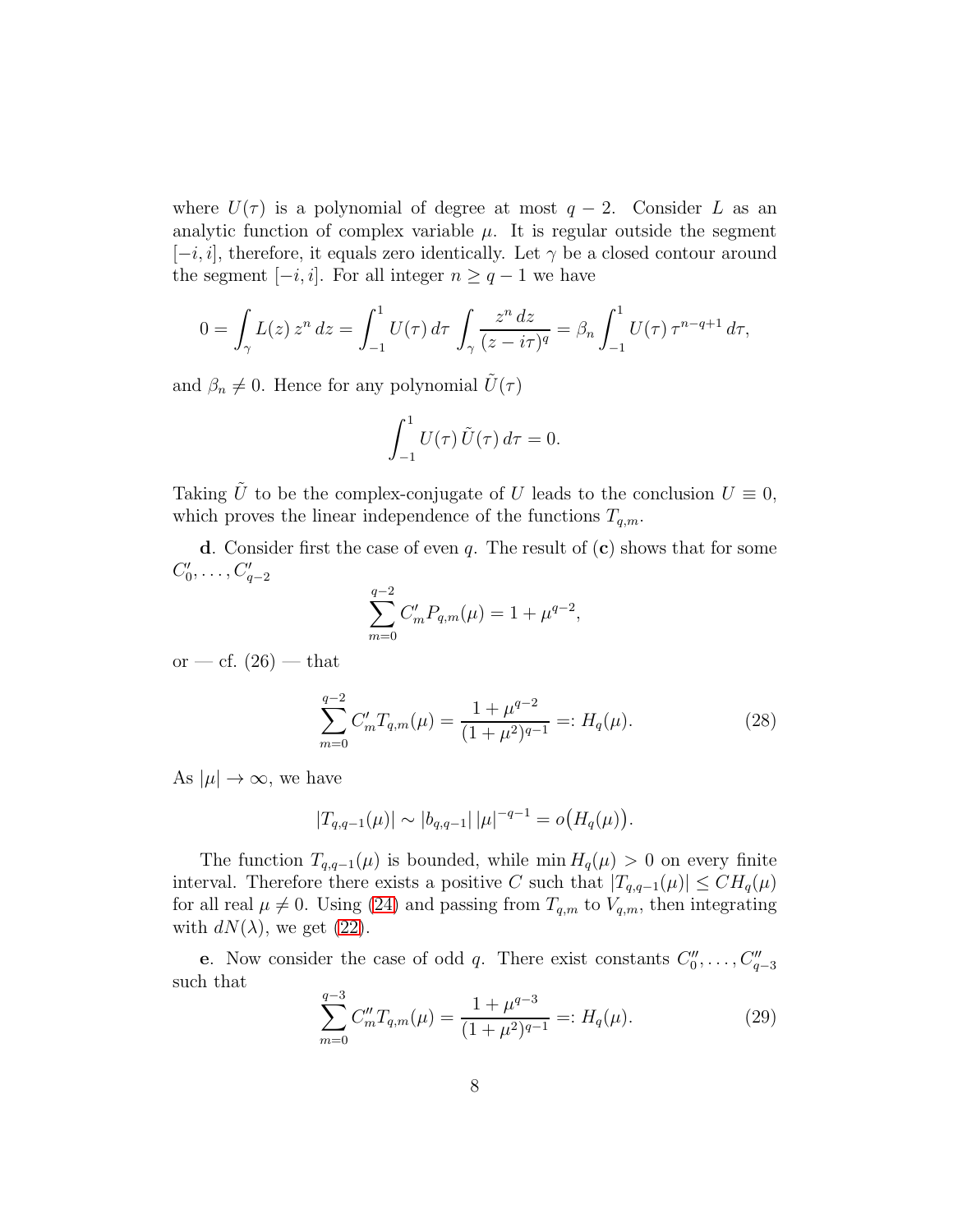Now  $T_{q,q-1}(\mu)$  decays at infinity slower than  $H_q(\mu)$ . However, as seen from [\(27\)](#page-6-3),

$$
\left| T_{q,q-1}(\mu) - \frac{b_{q,q-1}}{b_{q,0}} T_{q,0}(\mu) \right| = O(\mu^{-q-2}) = o(H_q(\mu)), \quad |\mu| \to \infty.
$$

Here, like previously in  $(d)$ , the left-hand side is a bounded function, while  $\min H_q(\mu) > 0$  on every finite interval. Therefore there exists a positive C such that for all real  $\mu \neq 0$ .

$$
\left|T_{q,q-1}(\mu)-\frac{b_{q,q-1}}{b_{q,0}}T_{q,0}(\mu)\right|\leq C\sum_{m=0}^{q-3}C_m''\,T_{q,m}(\mu).
$$

Passing from  $T_{q,m}$  to  $V_{q,m}$ , integrating with  $dN(\lambda)$ , and bringing the term const  $\int_0^\infty V_{q,0}(\lambda) dN(\lambda)$  over to the right-hand side, we get [\(22\)](#page-5-0).

The proof is finished.

**Remark.** Note that due to  $(b1^{\circ})$  the coefficients of odd functions  $T_{q,m}$  in [\(28\)](#page-7-0), [\(29\)](#page-7-1) are equal to 0. Hence in the right-hand side of [\(8\)](#page-1-6) the actual summation is carried over the values of index m for which  $q - m$  is even; if q is odd, the value  $m = 0$  is also included.

In conclusion I would like to thank M.S. Agranovich for suggesting the problem and for attention to this work.

#### <span id="page-8-0"></span>References

- <span id="page-8-1"></span>[1] Pleijel A. On a theorem by P. Malliavin. Israel J. Math.  $1, 166-168$  (1963).
- [2] Malliavin P. Un th´eor`eme taub´erien avec reste pour la transformation de Stieltjes, C.R. Acad. Sci. Paris, 255, 2351–2352 (1962).
- <span id="page-8-3"></span><span id="page-8-2"></span>[3] Agmon S. Asymptotic formulas with remainder estimates for eigenvalues of elliptic operators. Arch. Rational Mech. Anal. 28, 166–183 (1968).
- [4] Pham The La¨ı. Estimation du reste dans la theorie spectrale d'une classe d'operateurs elliptiques degeneres, Seminaire Goulaouic-Schwartz 1975- 76, expose  $n^{\circ}$  X.

Moscow Institute of Electronic Engineering.